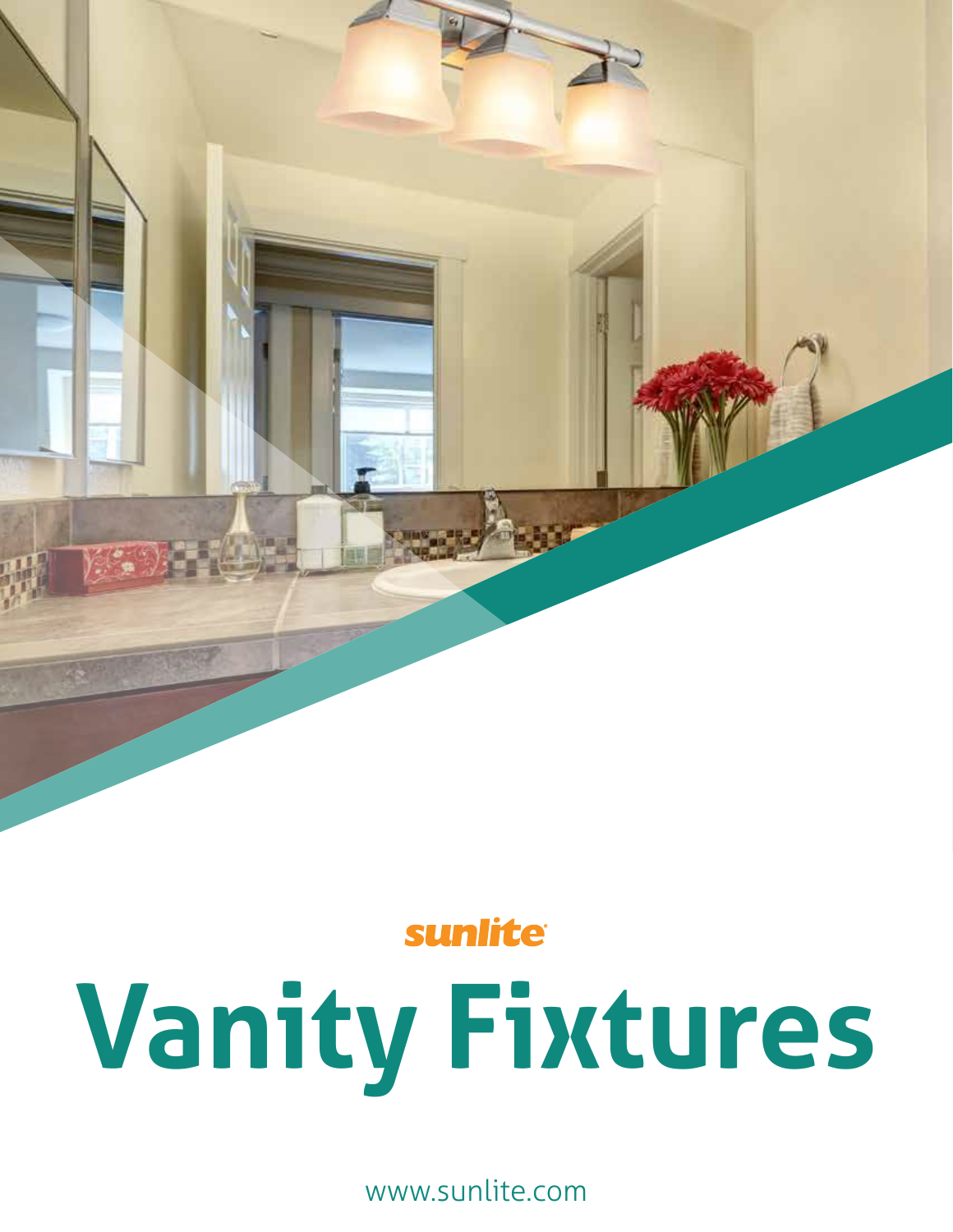## **Bathroom Vanity Fixtures**

Traditional Style

Sunlite's classic design vanity fixture will bring a fresh and traditional feel to your bathroom. Its elegant frosted glass will complement any decor. It is ideal for bathrooms, foyers and living rooms. This fixture is reversible and can be used for up or down light.

- Uses A19 Bulb(s)
- Wall Mount
- UL Listed
- 120 Volts
- Medium (E26) Base
- Metal Body with Glass Lens





#### Applications

┳ Residential Commercial

| Item#    | <b>Description</b>        | <b>Finish</b>         | Lens    | <b>Wattage</b> | <b>Dimensions</b>                 |
|----------|---------------------------|-----------------------|---------|----------------|-----------------------------------|
| 45055-SU | FIX/FM/BATH/1LT/E26/BN/FR | <b>Brushed Nickel</b> | Frosted | 1-100W Max     | $7.0$ "(h) $5.5$ "(d) $7.8$ "(l)  |
| 45056-SU | FIX/FM/BATH/2LT/E26/BN/FR | <b>Brushed Nickel</b> | Frosted | 2-100W Max     | $7.0$ "(h) $6.3$ "(d) $17.0$ "(l) |
| 45057-SU | FIX/FM/BATH/3LT/E26/BN/FR | <b>Brushed Nickel</b> | Frosted | 3-100W Max     | $7.0$ "(h) 6.3"(d) 24.0"(l)       |
| 45058-SU | FIX/FM/BATH/4LT/E26/BN/FR | <b>Brushed Nickel</b> | Frosted | 4-100W Max     | 7.0"(h) 6.3"(d) 30.0"(l)          |

### sunlite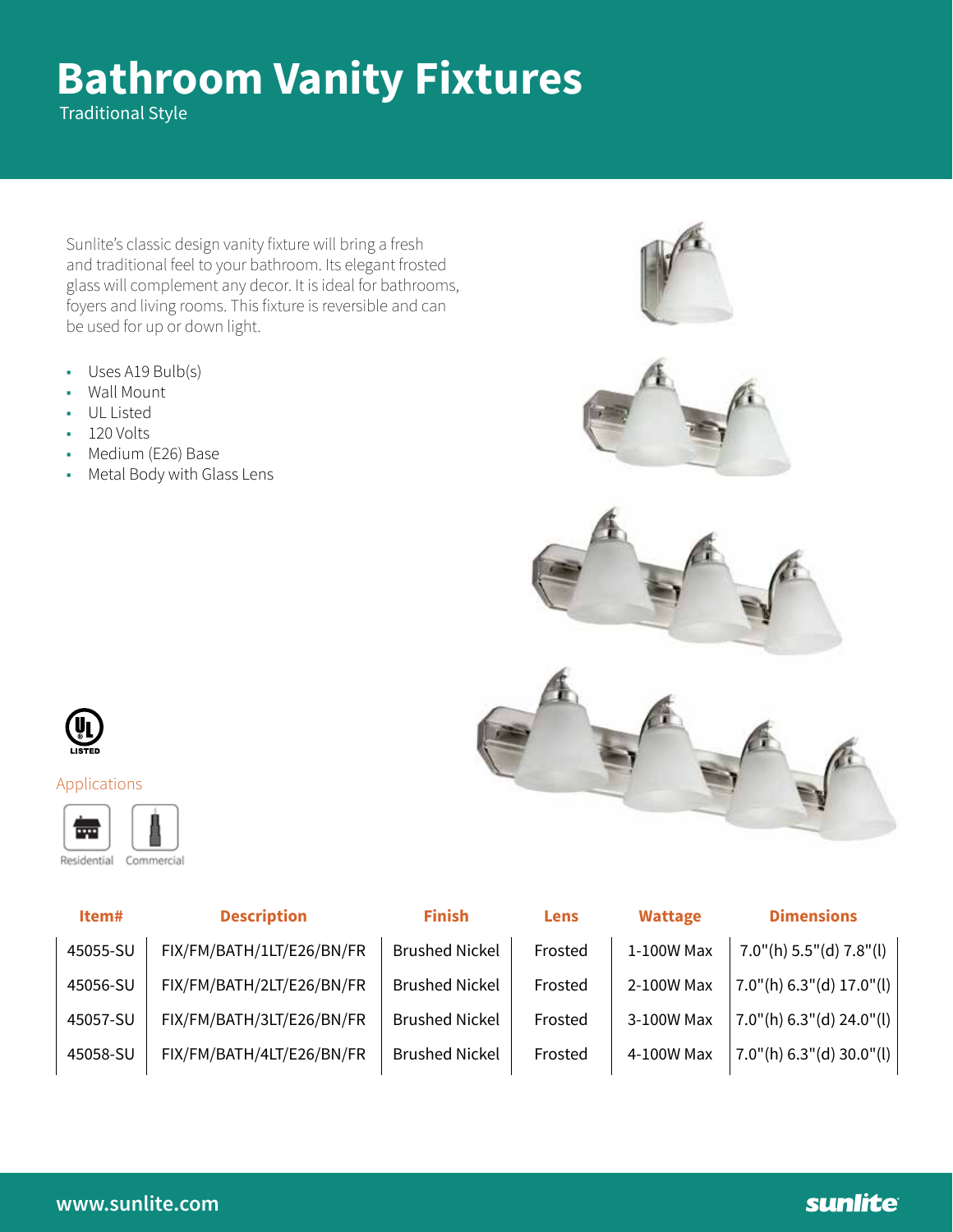## **Bathroom Vanity Fixtures**

Traditional Style

Sunlite's classic design vanity fixture will bring a fresh and traditional feel to your bathroom. Its elegant bell shaped frosted glass will complement any decor. It is ideal for bathrooms, foyers and living rooms. This fixture is reversible and can be used for up or down light.

- Uses A19 Bulb(s)
- Wall Mount
- UL Listed
- 120 Volts
- Medium (E26) Base
- Metal Body with Glass Lens







#### Applications

┳ Residential Commercial

| Item#    | <b>Description</b>        | <b>Finish</b>         | Lens    | <b>Wattage</b> | <b>Dimensions</b>                |
|----------|---------------------------|-----------------------|---------|----------------|----------------------------------|
| 46061-SU | FIX/SQ/BATH/1LT/E26/BN/FR | <b>Brushed Nickel</b> | Frosted | 1-100W Max     | $8.8"$ (h) $5.0"$ (d) $5.0"$ (l) |
| 46062-SU | FIX/SQ/BATH/2LT/E26/BN/FR | <b>Brushed Nickel</b> | Frosted | 2-100W Max     | 8.8"(h) 5.0"(d) 14.0"(l)         |
| 46063-SU | FIX/SQ/BATH/3LT/E26/BN/FR | <b>Brushed Nickel</b> | Frosted | 3-100W Max     | 8.8"(h) 5.0"(d) 20.0"(l)         |
| 46064-SU | FIX/SQ/BATH/4LT/E26/BN/FR | <b>Brushed Nickel</b> | Frosted | 4-100W Max     | 8.8"(h) 5.0"(d) 25.6"(l)         |

### sunlite